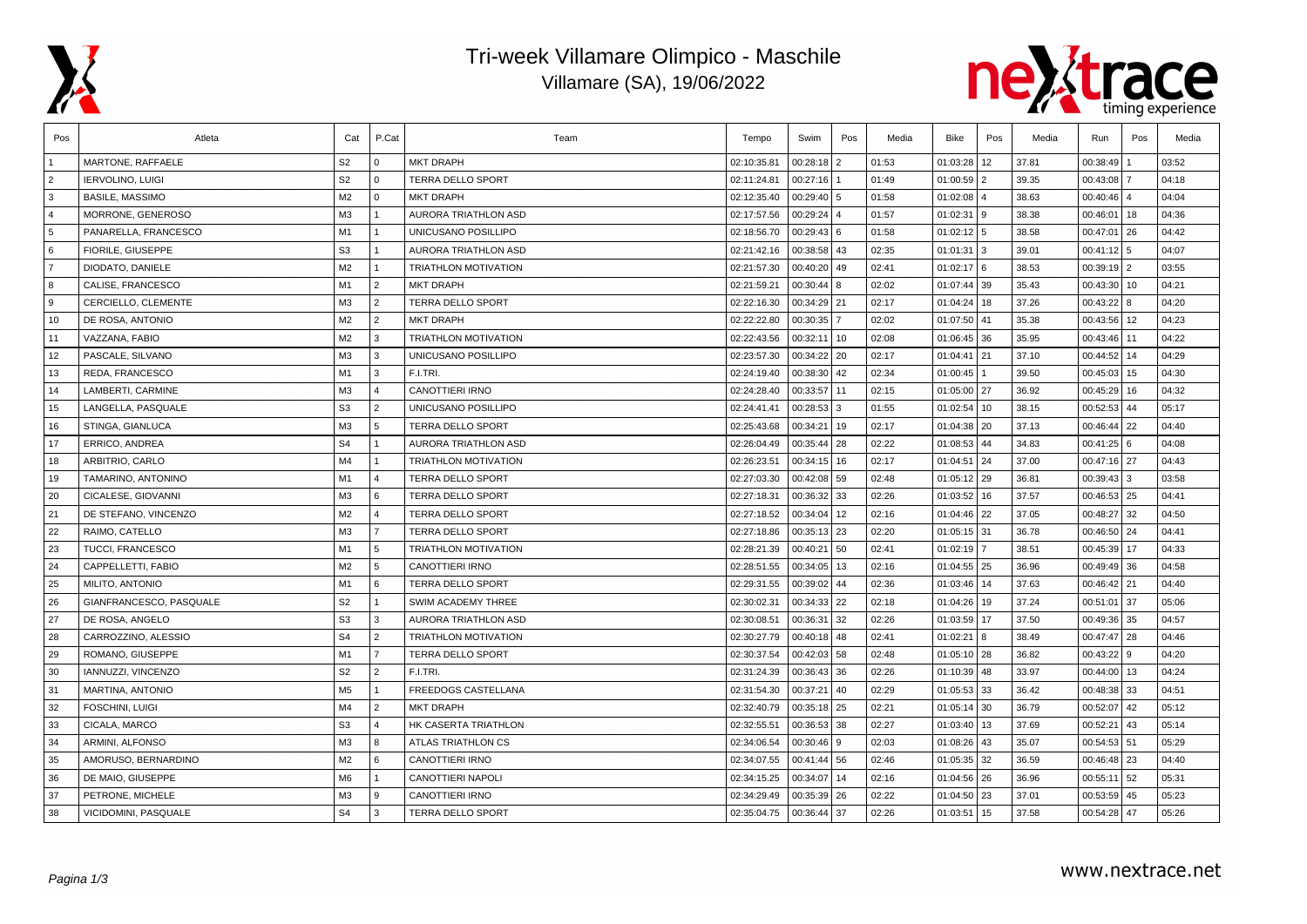

## Tri-week Villamare Olimpico - Maschile Villamare (SA), 19/06/2022



| 39         | GUADAGNO, DARIO              | ΜЗ             | 10             | <b>AURORA TRIATHLON ASD</b> | 02:35:35.80 | 00:35:46   29 |          | 02:23 | 01:07:45 40   |             | 35.42 | 00:52:03 41     | 05:12 |
|------------|------------------------------|----------------|----------------|-----------------------------|-------------|---------------|----------|-------|---------------|-------------|-------|-----------------|-------|
| 40         | LUCIANO, MICHELINO           | M <sub>3</sub> | 11             | AURORA TRIATHLON ASD        | 02:37:18.54 | 00:39:39      | 47       | 02:38 | 01:03:04      | 11          | 38.05 | $00:54:34$ 48   | 05:27 |
| 41         | DE FILITTO, ALFREDO          | S <sub>4</sub> | 4              | AURORA TRIATHLON ASD        | 02:38:09.29 | 00:41:01      | 52       | 02:44 | 01:10:50      | 49          | 33.88 | 00:46:17   20   | 04:37 |
| 42         | GIAMUNDO, ANGELO ANTONIO     | M <sub>3</sub> | 12             | <b>ERMES CAMPANIA</b>       | 02:40:30.79 | 00:44:04      | 66       | 02:56 | 01:08:07      | 42          | 35.23 | $00:48:19$ 31   | 04:49 |
| 43         | DEL DUCA, ROBERTO            | S <sub>4</sub> | 5              | <b>TERRA DELLO SPORT</b>    | 02:41:06.29 | 00:35:15      | 24       | 02:21 | 01:11:35 50   |             | 33.52 | $00:54:15$ 46   | 05:25 |
| 44         | RUGGIERO, GIOVANNI           | M1             | 8              | TERRA DELLO SPORT           | 02:42:40.29 | 00:37:02      | 39       | 02:28 | 01:06:08      | 34          | 36.28 | $00:59:29$ 63   | 05:56 |
| 45         | INNELLA, GIANUARIO           | M1             | $\mathbf{q}$   | <b>TRIATHLON BASILICATA</b> | 02:43:14.38 | 00:43:08      | 64       | 02:52 | $01:12:15$ 51 |             | 33.22 | 00:47:50 29     | 04:47 |
| 46         | SALIERNO, MARCO              | S <sub>4</sub> | 6              | <b>KRONOS TRIATHLON</b>     | 02:43:18.49 | 00:34:17      | 18       | 02:17 | 01:20:41      | 66          | 29.74 | 00:48:18 30     | 04:49 |
| 47         | DE FILIPPIS, PAOLO           | M <sub>3</sub> | 13             | UNICUSANO POSILLIPO         | 02:44:25.29 | 00:34:09      | 15       | 02:16 | 01:06:41 35   |             | 35.99 | $01:03:33$ 67   | 06:21 |
| 48         | TEDESCO, SALVATORE           | M <sub>2</sub> | $\overline{7}$ | TERRA DELLO SPORT           | 02:44:55.11 | 00:45:54      | 67       | 03:03 | 01:07:31      | 38          | 35.55 | $00:51:29$ 40   | 05:08 |
| 49         | GIANNELLI, ALESSANDRO        | M <sub>3</sub> | 14             | <b>MKT DRAPH</b>            | 02:45:28.48 | 00:34:15      | 17       | 02:17 | $01:13:16$ 55 |             | 32.75 | 00:57:55 56     | 05:47 |
| 50         | PAINO, MARCO                 | M3             | 15             | UNICUSANO POSILLIPO         | 02:46:34.54 | 00:36:28      | 31       | 02:25 | 01:07:07      | 37          | 35.75 | $01:02:58$ 66   | 06:17 |
| 51         | PETRONE, CELESTINO           | M <sub>2</sub> | R              | <b>MKT DRAPH</b>            | 02:47:51.76 | 00:41:30      | 54       | 02:46 | 01:16:45 61   |             | 31.27 | 00:49:35 34     | 04:57 |
| 52         | SPOSITO, MARIO FRANCESCO     | S <sub>1</sub> | $\mathbf{1}$   | <b>ERMES CAMPANIA</b>       | 02:47:52.57 | 00:36:34      | 34       | 02:26 | 01:15:16 56   |             | 31.88 | 00:56:00 53     | 05:36 |
| 53         | GARGIULO, GIOVANNI           | M <sub>4</sub> | 3              | PUROSANGUE ASD              | 02:49:39.54 | 00:42:26      | 61       | 02:49 | 01:10:04      | 46          | 34.25 | 00:57:08 55     | 05:42 |
| 54         | FRANCIULLO, RAFFAELE         | S <sub>4</sub> | $\overline{7}$ | AURORA TRIATHLON ASD        | 02:50:27.47 | 00:41:29      | 53       | 02:45 | 01:10:05      | 47          | 34.24 | $00:58:52$ 60   | 05:53 |
| 55         | PIANA, MASSIMO               | S <sub>4</sub> | R              | AURORA TRIATHLON ASD        | 02:50:48.45 | 00:42:42      | 63       | 02:50 | 01:08:56 45   |             | 34.81 | $00:59:09$ 62   | 05:54 |
| 56         | LANZARA, LUCA                | M <sub>3</sub> | 16             | AURORA TRIATHLON ASD        | 02:50:51.54 | 00:39:32      | 46       | 02:38 | 01:12:23 53   |             | 33.15 | 00:58:55 61     | 05:53 |
| 57         | MAGLIULO, GIANPAOLO          | M <sub>2</sub> | $\mathbf{Q}$   | <b>TERRA DELLO SPORT</b>    | 02:52:05.42 | 00:41:47      | 57       | 02:47 | 01:15:25 57   |             | 31.82 | $00:54:52$ 50   | 05:29 |
| 58         | AMODIO, MARIO                | M <sub>6</sub> | $\overline{2}$ | <b>SGM TRIATHLON</b>        | 02:52:24.54 | 00:39:20      | 45       | 02:37 | 01:12:23      | 52          | 33.15 | $01:00:41$ 64   | 06:04 |
| 59         | CARDONE, ANTONIO             | M1             | 10             | F.I.TRI.                    | 02:52:26.37 | 00:48:33      | 72       | 03:14 | 01:12:23      | 54          | 33.15 | 00:51:28 39     | 05:08 |
| 60         | BARBELLA, MICHELE            | S <sub>3</sub> | 5              | F.I.TRI.                    | 02:52:35.22 | 00:43:45      | 65       | 02:55 | 01:22:43 71   |             | 29.01 | $00:46:05$   19 | 04:36 |
| 61         | <b>GORRASI, SERGIO</b>       | M <sub>2</sub> | 10             | AURORA TRIATHLON ASD        | 02:55:58.13 | 00:42:20      | 60       | 02:49 | 01:15:29 58   |             | 31.79 | 00:58:08 57     | 05:48 |
| 62         | GIANFRANCESCO, MATTEO        | JU             | $\mathbf{1}$   | SWIM ACADEMY THREE          | 02:56:12.55 | 00:41:40      | 55       | 02:46 | 01:16:20      | 60          | 31.44 | 00:58:11 58     | 05:49 |
| 63         | CASTALDO, MARCELLO           | S <sub>4</sub> | 9              | <b>KRONOS TRIATHLON</b>     | 02:56:24.79 | 00:40:39      | 51       | 02:42 | 01:17:26 63   |             | 30.99 | 00:58:19 59     | 05:49 |
| 64         | LAPENTA, VINCENZO            | M <sub>2</sub> | 11             | <b>OTRE' TRIATHLON TEAM</b> | 02:56:49.46 | 00:47:37      | 70       | 03:10 | 01:17:48 64   |             | 30.85 | $00:51:23$ 38   | 05:08 |
| 65         | PUGLIESE, DOMENICO           | M <sub>4</sub> | $\Delta$       | AURORA TRIATHLON ASD        | 03:03:22.21 | 00:49:45      | 73       | 03:19 | 01:17:08 62   |             | 31.11 | 54<br>00:56:27  | 05:38 |
| 66         | CUTELLI, PAOLO               | M <sub>5</sub> | $\overline{2}$ | AURORA TRIATHLON ASD        | 03:03:29.71 | 00:36:02      | 30       | 02:24 | 01:15:54      | 59          | 31.62 | 01:11:32 74     | 07:09 |
| 67         | APICELLA, FRANCESCO          | M <sub>5</sub> | 3              | CANOTTIERI IRNO             | 03:07:44.53 | 00:51:00      | 75       | 03:24 | 01:22:08      | 68          | 29.22 | 00:54:35 49     | 05:27 |
| 68         | SORRENTINO, MARCO            | M <sub>3</sub> | 17             | AURORA TRIATHLON ASD        | 03:08:31.30 | 00:38:29      | 41       | 02:33 | 01:21:39 67   |             | 29.39 | $01:08:21$ 72   | 06:50 |
| 69         | TORTORA, GIUSEPPE EMILIANO   | M <sub>2</sub> | 12             | AURORA TRIATHLON ASD        | 03:09:29.34 | 00:35:43      | 27       | 02:22 | 01:22:16 69   |             | 29.17 | $01:11:28$ 73   | 07:08 |
| 70         | SPOSITO, SALVATORE           | M <sub>4</sub> | 5              | <b>ERMES CAMPANIA</b>       | 03:13:03.29 | 00:48:31      | 71       | 03:14 | 01:19:44      | 65          | 30.10 | $01:04:47$ 68   | 06:28 |
| 71         | CHIRICHELLA, VINCENZO        | M <sub>3</sub> | 18             | AURORA TRIATHLON ASD        | 03:13:17.53 | 00:47:24      | 68       | 03:09 | 01:24:03 73   |             | 28.55 | $01:01:48$ 65   | 06:10 |
| 72         | CIOCIOLA, DONATO             | M3             | 19             | AURORA TRIATHLON ASD        | 03:14:31.26 | 00:36:41      | 35       | 02:26 | 01:29:30 75   |             | 26.81 | 01:08:19 71     | 06:49 |
| 73         | CRICENTI, GIANCARLO          | M <sub>2</sub> | 13             | AURORA TRIATHLON ASD        | 03:17:06.53 | 00:47:27      | 69       | 03:09 | 01:23:16 72   |             | 28.82 | $01:06:22$ 69   | 06:38 |
| 74         | PASTENA, ANTONIO             | M <sub>5</sub> | $\overline{4}$ | AURORA TRIATHLON ASD        | 03:19:56.80 | 00:50:51      | 74       | 03:23 | 01:22:40      | 70          | 29.03 | 01:06:25 70     | 06:38 |
| 75         | <b>GRECO MIANI, MARCELLO</b> | M <sub>2</sub> | 14             | <b>ASSI TRIATHLON TEAM</b>  | 03:21:48.32 | 00:42:36      | 62       | 02:50 | 01:26:48      | 74          | 27.65 | 01:12:22 75     | 07:14 |
| <b>DNF</b> | CARROZZINO, MARCO            | S <sub>3</sub> | $\Omega$       | TRIATHLON MOTIVATION        | 00:00:00.00 | 00:41:37      | $\Omega$ | 02:46 | $00:00:00$ 0  |             |       | $00:00:00$ 0    |       |
| <b>DNF</b> | DI CRESCENZO, GIUSEPPE       | M <sub>5</sub> | $\mathbf 0$    | CANOTTIERI IRNO             | 00:00:00.00 | 00:00:00      | $\Omega$ |       | 00:00:00      | $\mathbf 0$ |       | $00:00:00$ 0    |       |
| <b>DNF</b> | LUCCISANO, AGOSTINO          | M <sub>3</sub> | $\Omega$       | <b>TRIATHLON MOTIVATION</b> | 00:00:00.00 | $00:00:00$ 0  |          |       | $00:00:00$ 0  |             |       | $00:00:00$ 0    |       |